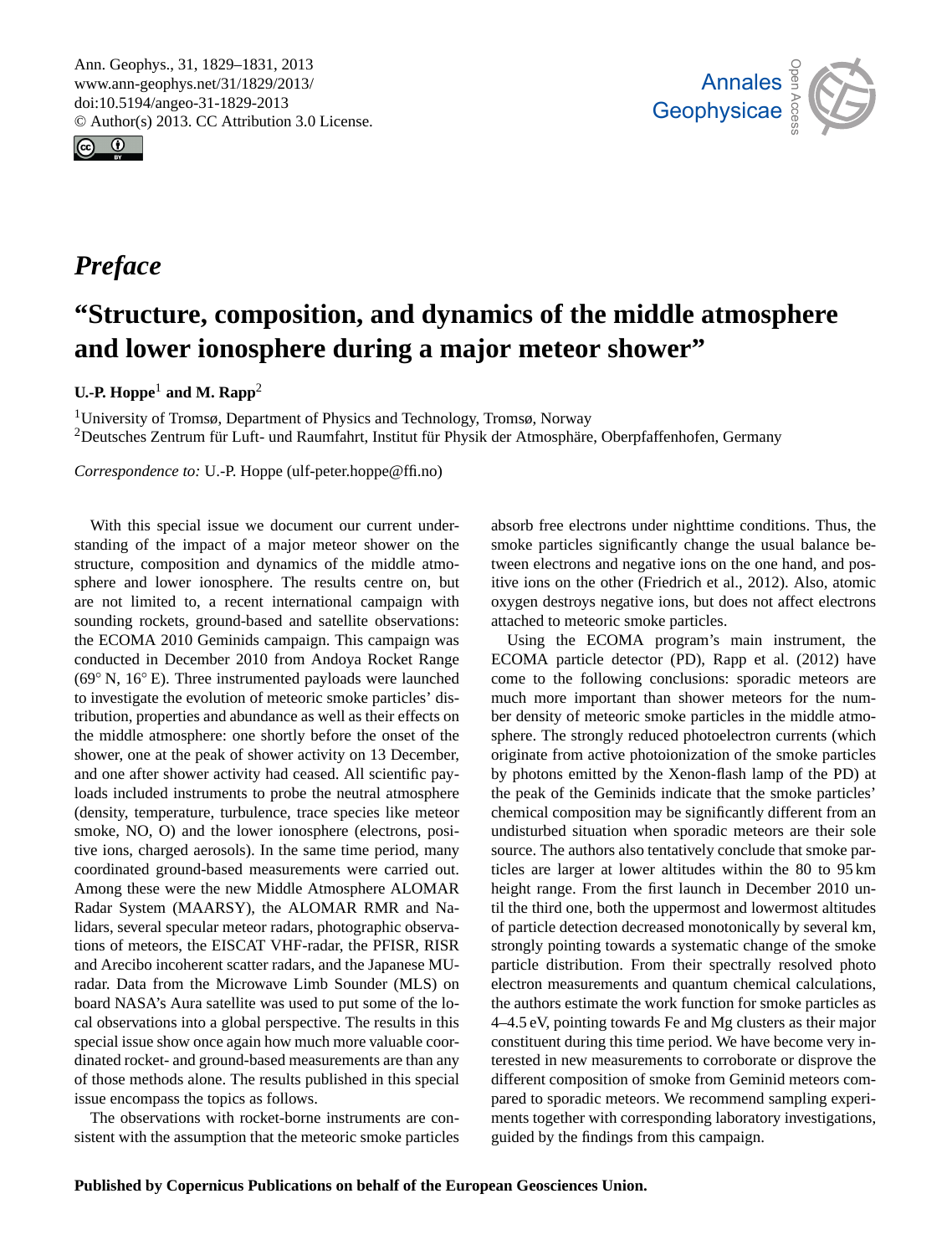The ECOMA instrument with its photoionization lamp also had an interesting and useful side effect: the Xe flashlamp not only charges meteoric smoke particles by ejecting electrons through the external photo effect (the intended effect), but also photoionizes some atmospheric trace molecules, i.e. primarily NO. Hedin et al. (2012) distinguished between the two effects during the ECOMA 7 flight and thus retrieved two atomic oxygen profiles and two NO profiles in the height region 85 to 106 km, one each from ascent and one from descent. For the purpose of studying the  $NO<sub>2</sub>$  continuum, these authors recommend using flash lamps with slightly shorter wavelengths in the future, in order to avoid auroral and chemiluminescent emissions as much as possible.

The results by Dunker et al. (2013) show in detail the surprising result mentioned above, that the steady decrease of sporadic meteors during November and December has more significant bearing on the amount of meteoric material in the upper mesosphere than the Geminids meteor shower. Comparing their own results with previously published results from the Geminids time period of previous years, these authors suggest that the amount of Na in shower meteors, or in sporadic meteors during this time period, may have decreased over the last four decades.

Friedrich et al. (2013) compare the results from different instruments on board the ECOMA payloads. The Faraday rotation method, also called the Radio Wave Experiment, appears to give the best absolute electron density results, even if at somewhat coarse height resolution. The multi-pin probe gives much better height resolution and the results are independent of any payload charging, but perhaps troubled by local ram and wake effects in electron density. When the pin material, geometry, and bias voltages are carefully chosen, the latter instrument also measures the payload potential during the flight, a valuable parameter for interpreting other onboard plasma measurements as well as measurements involving photoelectrons. We recommend flying these two instruments together on most ionosphere-related rocket payloads in the future. According to the results by these authors, the payloads ECOMA-7 to -9 have charged much more negatively than earlier flights of the identical and very similar payloads. Further research will be necessary to understand the reason for this.

The paper by Bekkeng et al. (2013) fully exploits the possibilities of the multi-needle probe for plasma density and payload potential studies. Here, the instrument and its data analysis is described in detail. These authors use a simple payload-charging model to show that the positive charging events on two of the three flights are today poorly understood.

Meteor showers are a global phenomenon, and observations were also performed during the 2010 Geminids meteor shower with the MU radar in Japan (Kero et al., 2013). These authors find a Geminid velocity before entering the atmosphere of 36.6 km s−<sup>1</sup> . The visual Geminid activity in

2010 peaked in the morning hours of 14 December, and the radar head echoes slightly sooner. Their observations are in agreement with earlier mass estimates of Geminid meteors of  $10^{-9}$  kg to 0.5 kg. The observed Geminid observed cumulative flux at this location was  $\sim 0.3 \text{ h}^{-1} \text{ km}^{-2}$ .

Stober et al. (2013) did similar radar observations of Geminid and sporadic radar meteors very close to the rocket trajectory and with a standard meteor radar (using specular reflection) and with the new MAARSY (using meteor head echoes) at 69◦ N, as well as with another radar at 55◦ N. In agreement with the authors mentioned above, they found also at these locations that the most probable Geminid velocity in 2010 was approximately 35 km s<sup>-1</sup>. The portion of sporadic meteors (from other quadrants) observed during the time period of the Geminids was almost 50 % at 69◦ N and almost 44 % at 55◦ N. The reason for this difference is the different height of the Geminids quadrant at these two locations.

Finally, Szewzyk et al. (2013) took the opportunity to increase our understanding of Mesospheric temperature Inversion Layers (MIL) via rocket-borne measurements of density and temperature, in conjunction with ground-based lidar measurements of temperature, MF-radar wind measurements and satellite measurements of temperature with the MLS instrument onboard the Aura satellite. Their results from two such layers shows that heating by turbulence and downward transport of heat by tides at least contribute to MILs, or are even possibly the most important mechanism.

The results published in this Special Issue document results from the last campaign of the ECOMA programme, initiated by IAP and FFI in 2002. This programme has so far been the last one of a decades-long collaboration on mesosphere rocket campaigns and combined rocket/ground-based campaigns between Germany and Norway since the 1970s. The collaboration evolved from one between the University of Bonn and FFI to a collaboration between IAP in Germany and FFI in Norway in the 1990s. In 2012, FFI decided to cease engaging in this type of research, but it is envisaged that this highly successful collaboration will be continued involving new main partners. Many other science groups joined for longer or shorter periods. Many good scientists both contributed to and benefitted from this collaboration, too many to list here. However, we would like to use this opportunity to gratefully congratulate our earliest predecessors, Prof. Ulf von Zahn and Prof. Eivind Thrane. Without their pioneering spirit, creativity, advice, and perseverance, this fruitful international collaboration might not have come about.